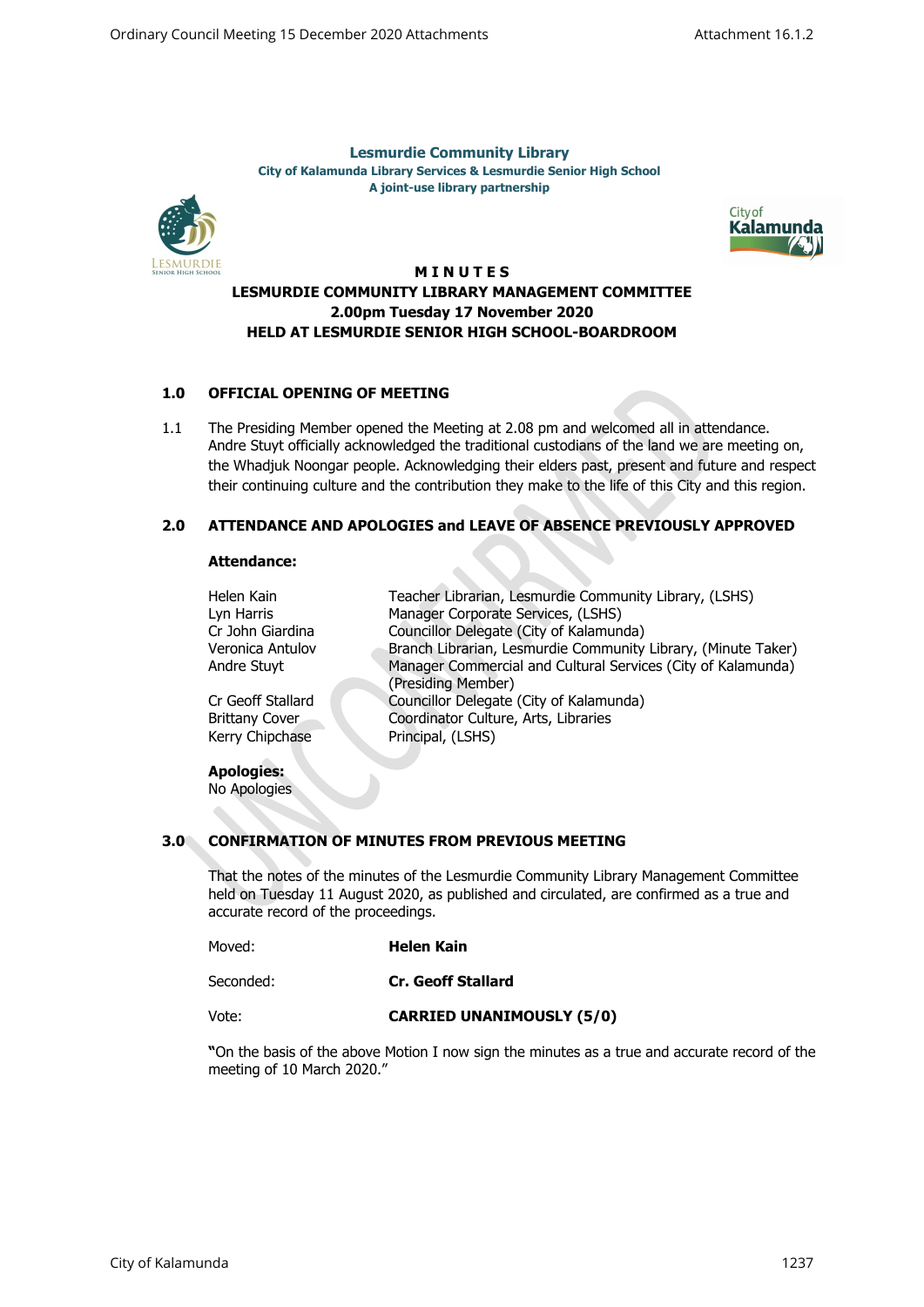### **4.0 BUSINESS ARISING**

4.1 No Business Arising

### **5.0 ITEMS FOR COMMITTEE CONSIDERATION:**

### **5.1 Librarian's Half Yearly Report – Jan-Jun 2020**

The committee expressed their thanks to Helen Kain and Veronica Antulov for their report and management of Lesmurdie Community Library.

The Librarian's Half Yearly Report - 1 January 2020 to 30 June 2020 was tabled and accepted.

Moved: **Lynn Harris**

Seconded: **Helen Kain**

All agreed to accept the report:

Vote: **CARRIED UNANIMOUSLY (5/0)**

#### **5.2 Library Management System (LMS) SirsiDynix Symphony-Update**

Brittany Cover provided an update on the LMS. SirsiDynix Symphony went live on Thursday 1 October 2020. Since then there has been a process of ongoing questions, queries and issues being addressed to deal with the Operational issues mostly arising from the data transfer.

#### **5.3 Wifi Lesmurdie Library - Update**

Brittany Cover provided an update about the current situation and communications regarding the installation of Wifi at Lesmurdie Library. Cam Jones, City of Kalamunda IT; and Brad Robinson, Education Dept IT, met in October to discuss options that satisfy school requirements so Wifi capability can proceed for the public patrons. The implementation of a new router is the best option; as this is not a current budgeted item it is anticipated to proceed in 2021.

### **5.4 Lesmurdie Community Library Operational Plan 2021 - Draft Helen/Veronica** Helen and Veronica provided the draft LCL Operational Plan 2021 to the committee for endorsement.

**Action:** To be circulated again electronically for comment and endorsement. [Veronica]

#### **5.5 Library Services Review**

Andre Stuyt updated the committee on the Library Services Review and the City's report with recommendations to the November Council meeting.

Recommendations include:

(a) to explore the integration of the Forrestfield Library into a Community Hub within the Forrestfield Activity Centre Precinct and report back to Council